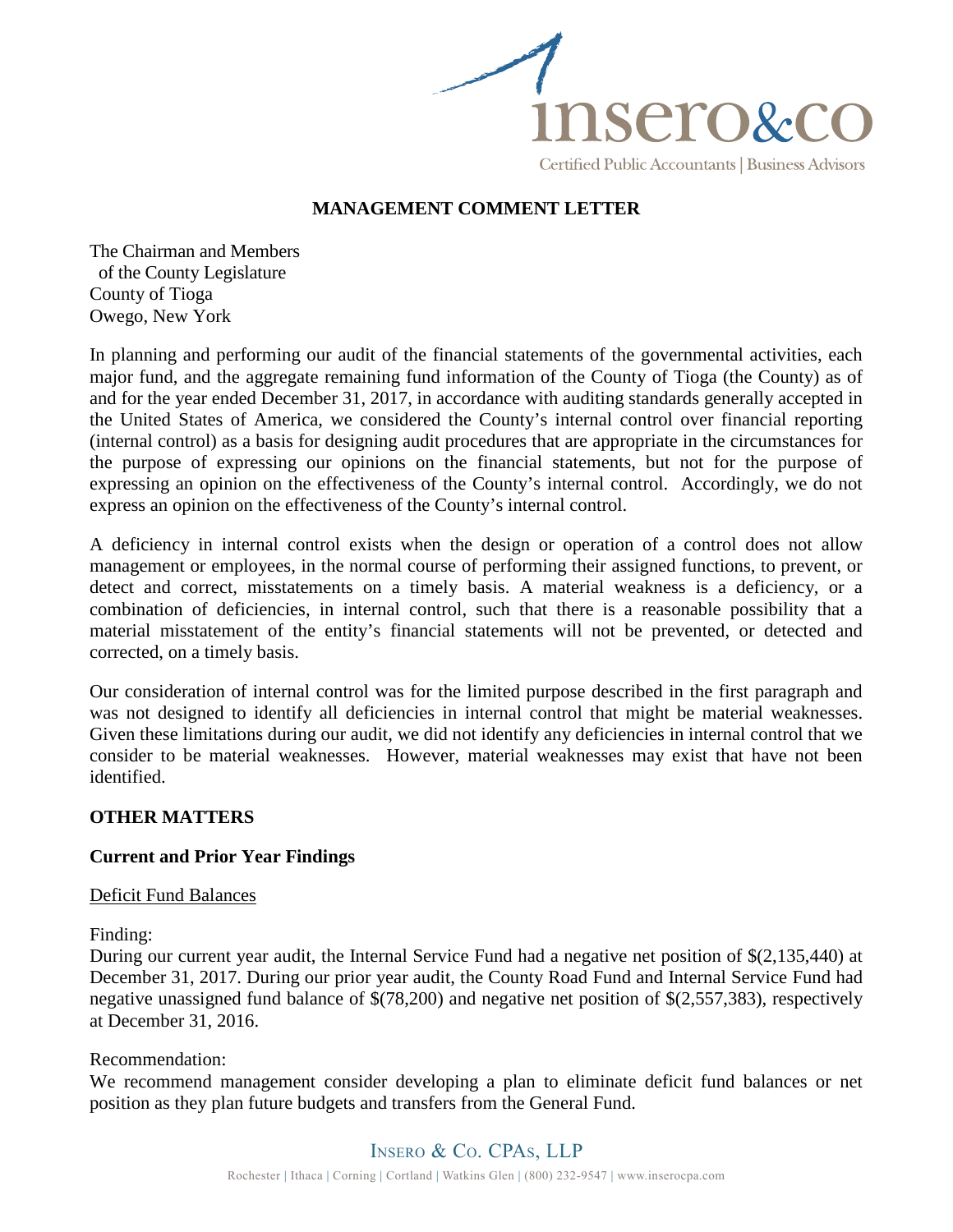### **Prior Year Findings Resolved**

#### Timeliness of Bank Reconciliations

#### Finding:

In our prior year audits, reconciliations of the County's bank accounts were not performed timely, resulting in an undetected material misstatement in the basic financial statements.

## Resolution: During our current year audit, bank reconciliations were performed on a timely basis.

#### Negative Cash

Finding:

During our prior year audit, individual funds in the pooled money market cash accounts had negative balances at various points during the year. The County Road and Self Insurance Funds had negative cash balances at year end.

# Resolution: During our current year audit all cash accounts had positive balances at December 31, 2017.

#### Capital Asset Inventory Valuation

Finding:

During our prior year audit we noted it had been several years since a full valuation of the County's capital assets has been performed.

#### Resolution:

The County has performed a detailed fixed asset inventory valuation, which resulted in restatement of current and prior year cost basis and related accumulated depreciation amounts.

#### **DISCUSSION ITEMS**

Impact of Future Standards of the Governmental Accounting Standards Board (GASB) The County of Tioga is in the process of assessing the future effects of each of the following:

• GASB has issued Statement No. 75, "Accounting and Financial Reporting for Postemployment Benefits Other than Pensions," effective for the year ending December 31, 2018. This statement replaces the requirements of Statements No. 45, "Accounting and Financial Reporting by Employers for Postemployment Benefits Other than Pensions," as amended, and No. 57, "OPEB Measurements by Agent Employers and Agent Multiple-Employer Plans, for OPEB." Statement No. 74, "Financial Reporting for Postemployment Benefit Plans Other than Pension Plans," establishes new accounting and financial reporting requirements for OPEB plans, effective for the year ending December 31, 2017.